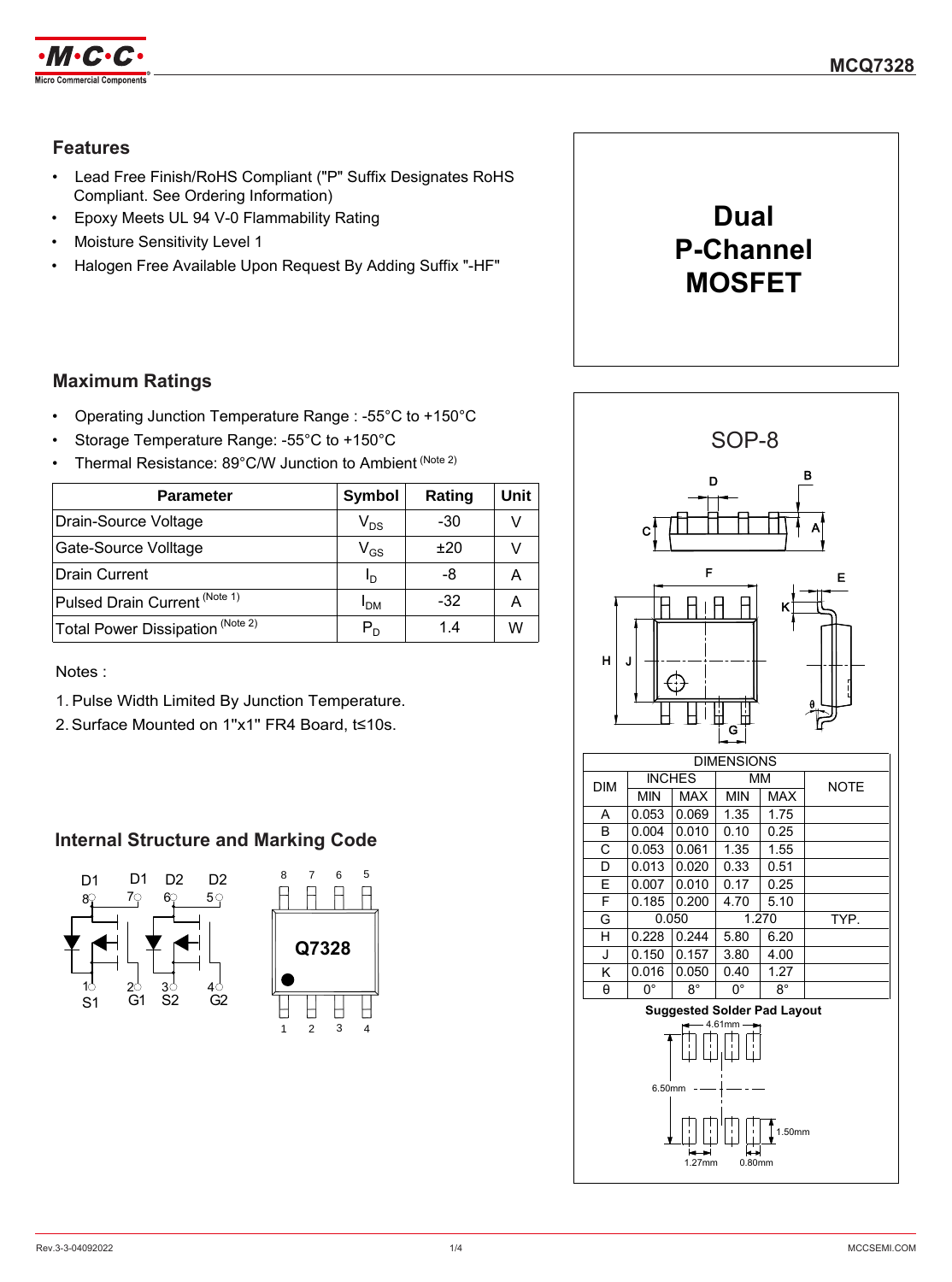

## **Electrical Characteristics @ 25°C (Unless Otherwise Specified)**

| <b>Parameter</b>                               | <b>Symbol</b>              | <b>Test Conditions</b>                          | Min    | <b>Typ</b> | <b>Max</b> | <b>Unit</b> |  |
|------------------------------------------------|----------------------------|-------------------------------------------------|--------|------------|------------|-------------|--|
| <b>Static Characteristics</b>                  |                            |                                                 |        |            |            |             |  |
| Drain-Source Breakdown Voltage                 | $V_{(BR)DSS}$              | $V_{GS}$ =0V, $I_D$ =-250µA                     | $-30$  |            |            | $\vee$      |  |
| Gate-Source Leakage Current                    | $I_{GSS}$                  | $V_{DS}$ =0V, $V_{GS}$ = $\pm$ 20V              |        |            | ±100       | nA          |  |
| Zero Gate Voltage Drain Current                | $I_{DSS}$                  | $V_{DS} = -24V$ , $V_{GS} = 0V$                 |        |            | $-15$      | μA          |  |
| Gate-Threshold Voltage                         | $V_{GS(th)}$               | $V_{DS} = V_{GS}$ , I <sub>D</sub> =-250µA      | $-1.0$ | $-1.5$     | $-2.5$     | $\vee$      |  |
| Drain-Source On-Resistance <sup>(Note 3)</sup> | $R_{DS(on)}$               | $V_{GS}$ =-10V, $I_{D}$ =-8A                    |        | 19         | 21         | $m\Omega$   |  |
|                                                |                            | $V_{GS}$ =-4.5V, $I_D$ =-6.8A                   |        | 26         | 32         |             |  |
| <b>Forward Tranconductance</b>                 | $g_{FS}$                   | $V_{DS}$ =-10V, $I_{D}$ =-8A                    | 12     |            |            | S           |  |
| Dynamic Characteristics <sup>(Note 4)</sup>    |                            |                                                 |        |            |            |             |  |
| Input Capacitance                              | $C_{iss}$                  |                                                 |        | 2675       |            | pF          |  |
| <b>Output Capacitance</b>                      | $C_{\rm oss}$              | $V_{DS}$ =-25V, $V_{GS}$ =0V, f=1MHz            |        | 409        |            |             |  |
| Reverse Transfer Capacitance                   | $C_{\text{rss}}$           |                                                 |        | 262        |            |             |  |
| <b>Total Gate Charge</b>                       | $Q_g$                      |                                                 |        |            | 78         |             |  |
| Gate-Source Charge                             | $\mathsf{Q}_{\mathsf{gs}}$ | $V_{DD} = -15V$ , $V_{GS} = -10V$ , $I_D = -8A$ |        | 9.8        |            | nC          |  |
| Gate-Drain Charge                              | $\mathsf{Q}_{\mathsf{gd}}$ |                                                 |        | 8.3        |            |             |  |
| Turn-On Delay Time                             | $t_{d(on)}$                |                                                 |        |            | 20         |             |  |
| Turn-On Rise Time                              | $t_{r}$                    | $V_{DD}$ =-15V, $V_{GS}$ =-10V, $I_{D}$ =-1A    |        |            | 23         |             |  |
| Turn-Off Delay Time                            | $t_{d(\text{off})}$        | $R_G=6\Omega, R_D=15\Omega$                     |        |            | 297        | ns          |  |
| Turn-Off Fall Time                             | t,                         |                                                 |        |            | 147        |             |  |
| <b>Drain-Source Body Diode Characteristics</b> |                            |                                                 |        |            |            |             |  |
| Body Diode Voltage <sup>(Note 3)</sup>         | $V_{SD}$                   | $I_{SD} = -2A$ , $V_{GS} = 0V$                  |        |            | $-1.2$     | $\vee$      |  |

Notes :

3. Pulse Test : Pulse Width≤300µs, Duty Cycle≤2%.

4.Guaranteed by Design, Not Subject to Production Testing.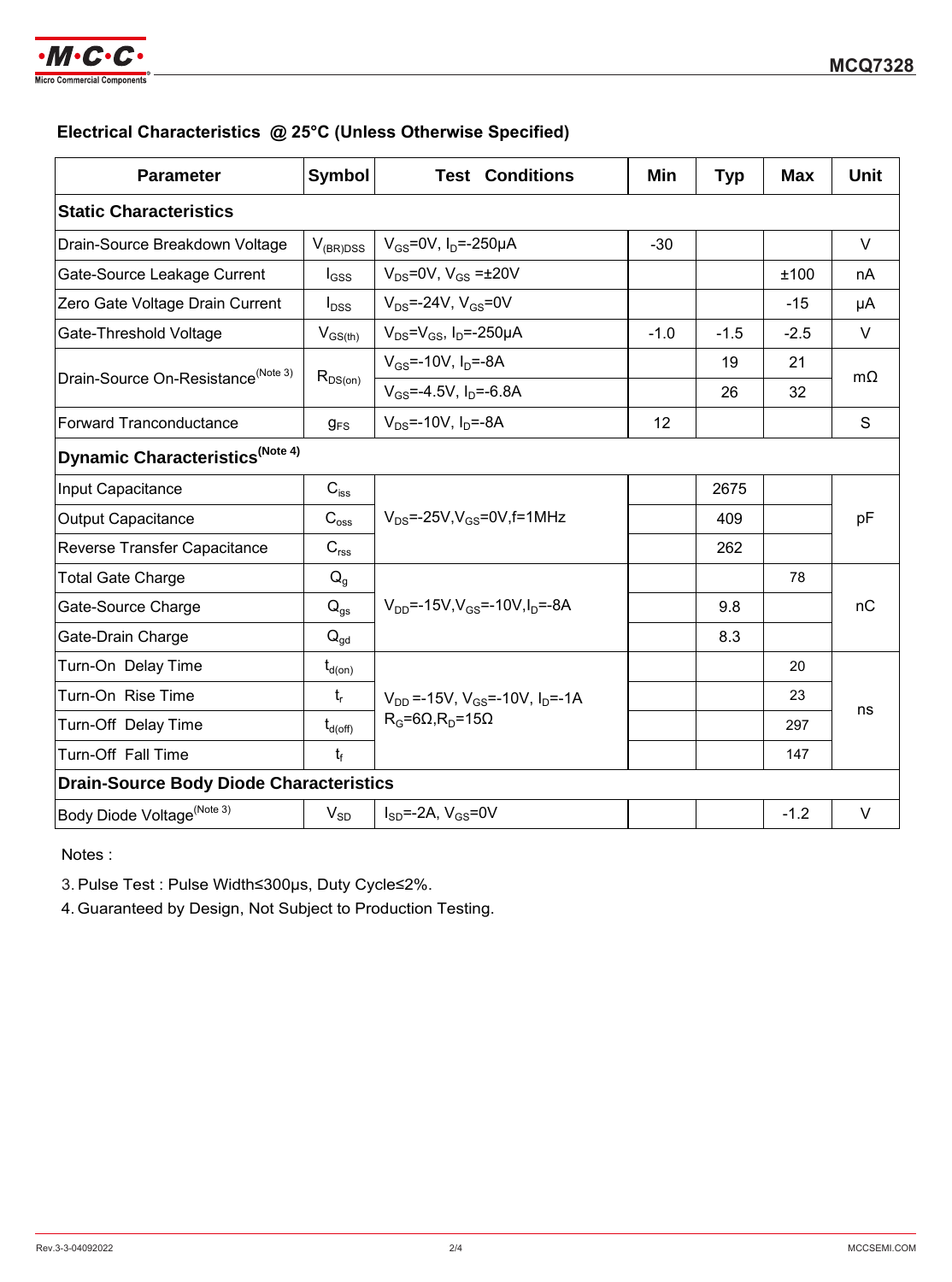

# **Curve Characteristics**